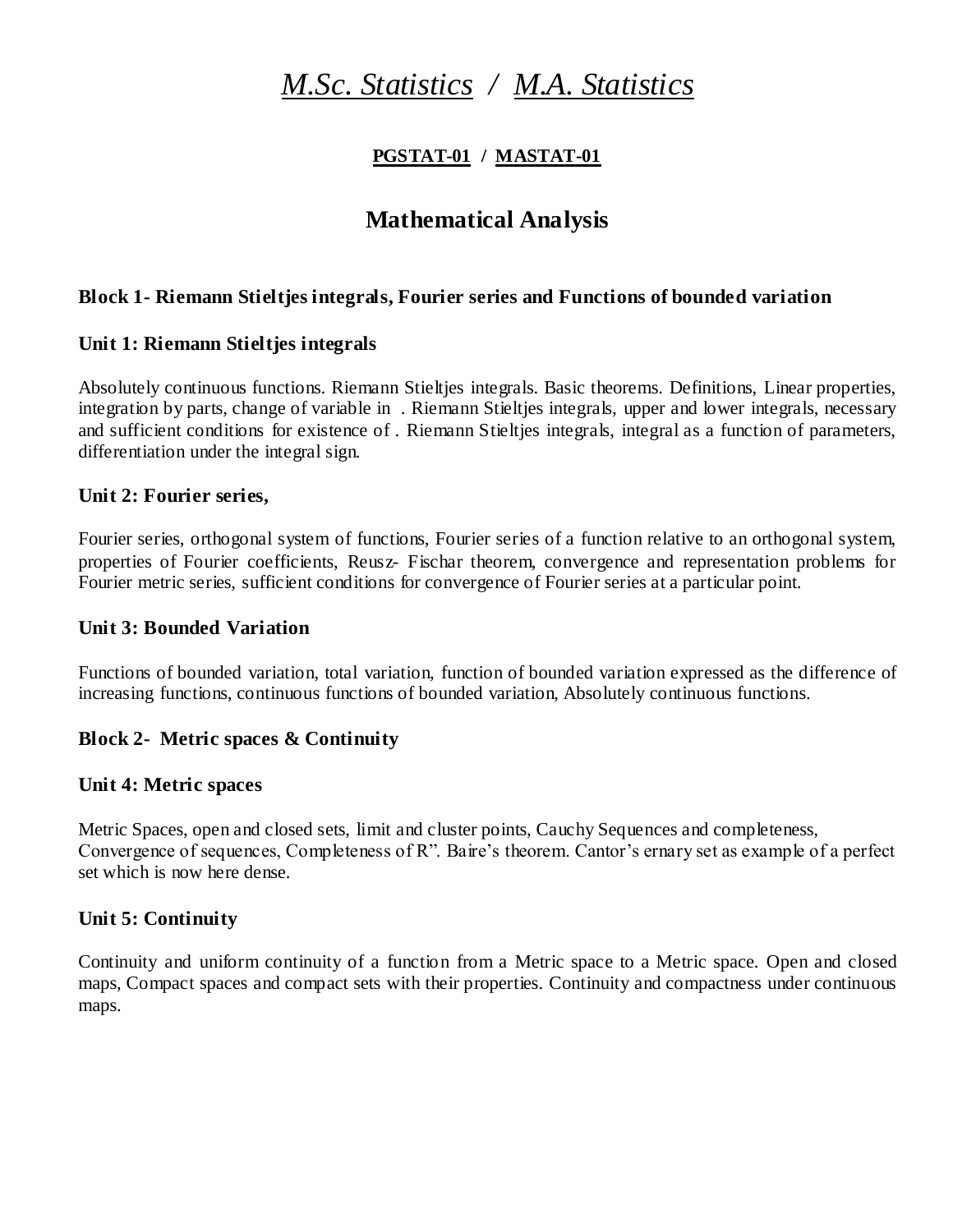### **PGSTAT-02 / MASTAT-02**

# **Probability and Distribution**

### **Block 1- Probability Measure, Distribution Function and Inequalities**

### **Unit 1: Probability measure and distribution functions**

Probability space of a random experiment .probability measures, random variables as a measurable function. Field induced by a sequence of random variables, decomposition of distribution functions in purely discrete, absolutely continuous and singular components.

#### **Unit 2: Probability Inequalities**

CR-inequality, Cauchy-Schwartz inequality, Holder inequality, Minkowski inequality, Jensen inequality, Lyapunov inequality, Kolmogorov inequality, Hajck-Renyki inequality.

### **Block 2- Convergence, Characteristics Function and Limit Theorems**

#### **Unit 3: Convergence**

Sequences of distribution functions, Helly - Bray theorem, Different types of convergence of sequence of random variables distribution function of random vectors, Weak and strong law of large numbers, Khinchin. Borel and Kolmogorav theorems.

#### **Unit 4: Characteristic function and central limit theorems**

Borel-Cantelli lemmas and zero-one law, Characteristic function, Inversion theorem, Continuity theorem, One dimensional central limit problem: lindeberg-levy, Lyapunov, Lindeberg-Feller theorems.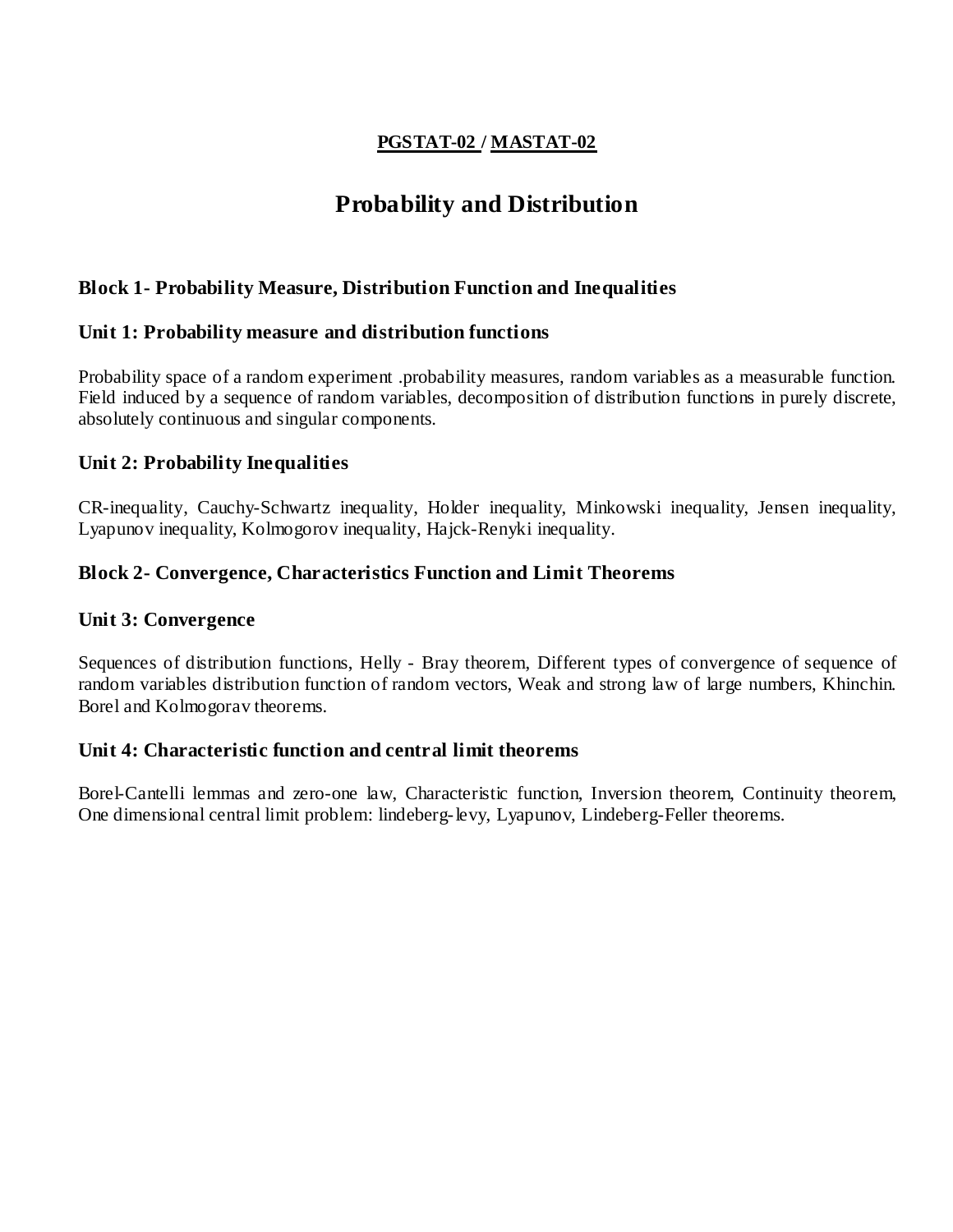### **PGSTAT-03 / MASTAT-03**

# **Statistical Inference**

#### **Block 1 - Estimation Theory**

#### **Unit 1: Sufficiency, Completeness and exponential family**

Estimation: Sufficiency, Completeness, Rao-Blackwell theorem, Lehman Schaffer theorem, Cramer-Rao inequality minimal sufficiency, Completeness, Bounded completeness, Ancillary statistics, Basu's theorem on independence of Statistics, Exponential family

#### **Unit 2: Methods of estimation and criterion for good estimators**

Bhattacharya bound, Chapman Robbins and Kiefer (CRK) bound, maximum likelihood estimation, Zehna theorem for invariance, Cramer theorem for weak consistence, asymptotic normality, BAN and CAN estimators, asymptotic efficiency.

### **Block 2: Confidence Estimation and Hypothesis Testing**

#### **Unit 3: Confidence estimation**

Confidence interval and confidence coefficient, shortest length confidence interval, relation between confidence estimation and hypotheses testing.

#### **Unit 4: Hypothesis Testing**

Generalized Neyman Pearson lemma, UMP tests for distributions with MLR, LR tests and their properties, UMPU tests, similar regions, Neyman structure, Invariant tests.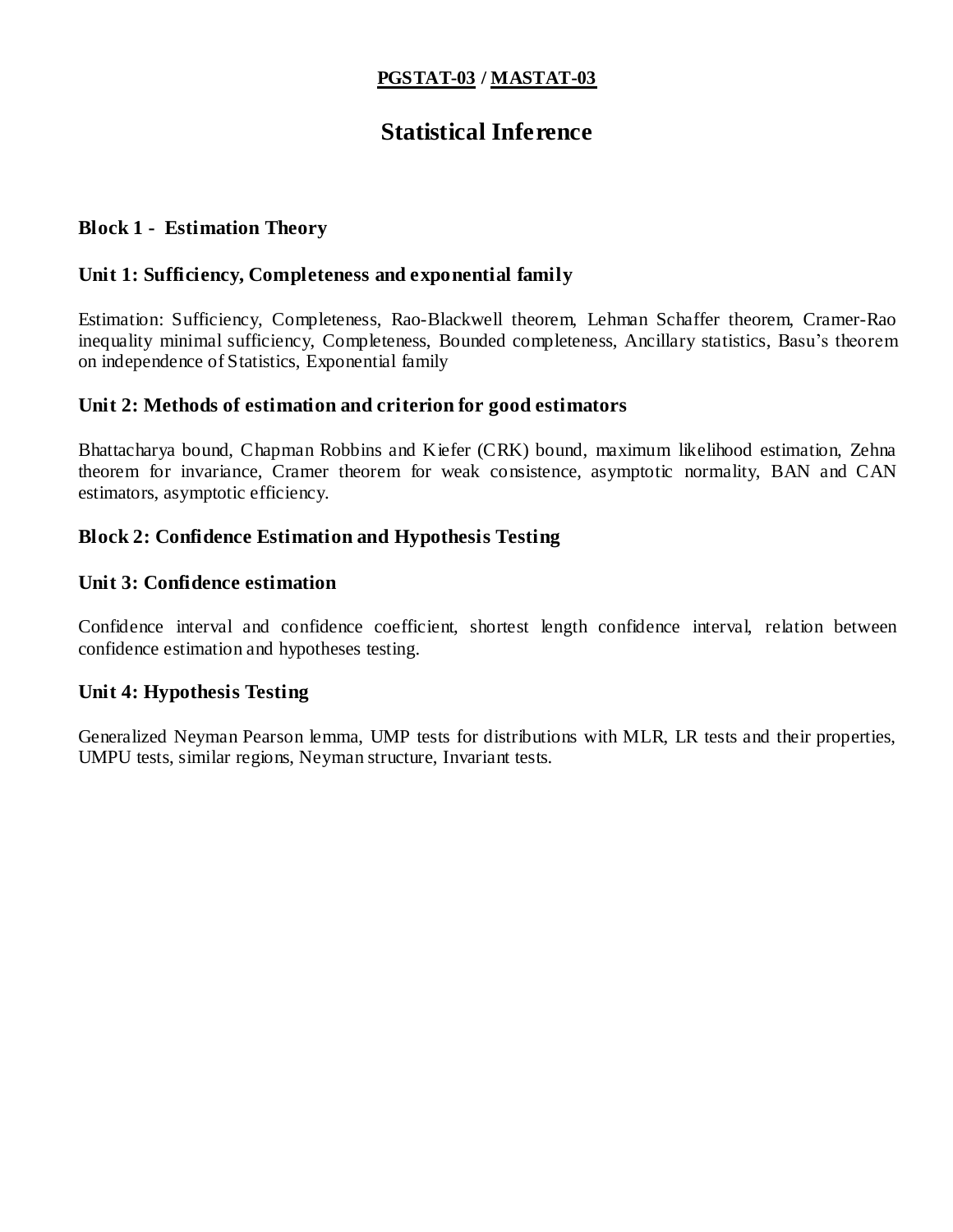### **PGSTAT-04 / MASTAT-04**

# **Linear Models and Design of Experiments**

### **Block 1 - Linear Estimation and Analysis of Variance**

### **Unit 1: Linear model and BLUE**

Linear Estimation- estimable functions, estimations and error space, Best linear unbiased estimate (BLUE), Markov theorem distribution of quadratic form, Estimable linear hypotheses generalized F and T tests.

### **Unit 2: Analysis of Variance**

Analysis of Variance : Two-way classification with equal number of observation per cell and Tukey's test general two-way classification, Analyses of covariance,

### **Block 2 - Design of Experiment**

### **Unit 3: Factorial Experiments**

 $2^n$ ,  $3^2$  and  $3^3$  factorial experiments complete and partial confounding.

### **Unit 4: BIBD and Split plot design**

Balanced Incomplete Block Design (BIBD), construction of BIBD, intra block and inter block analysis, split plot design.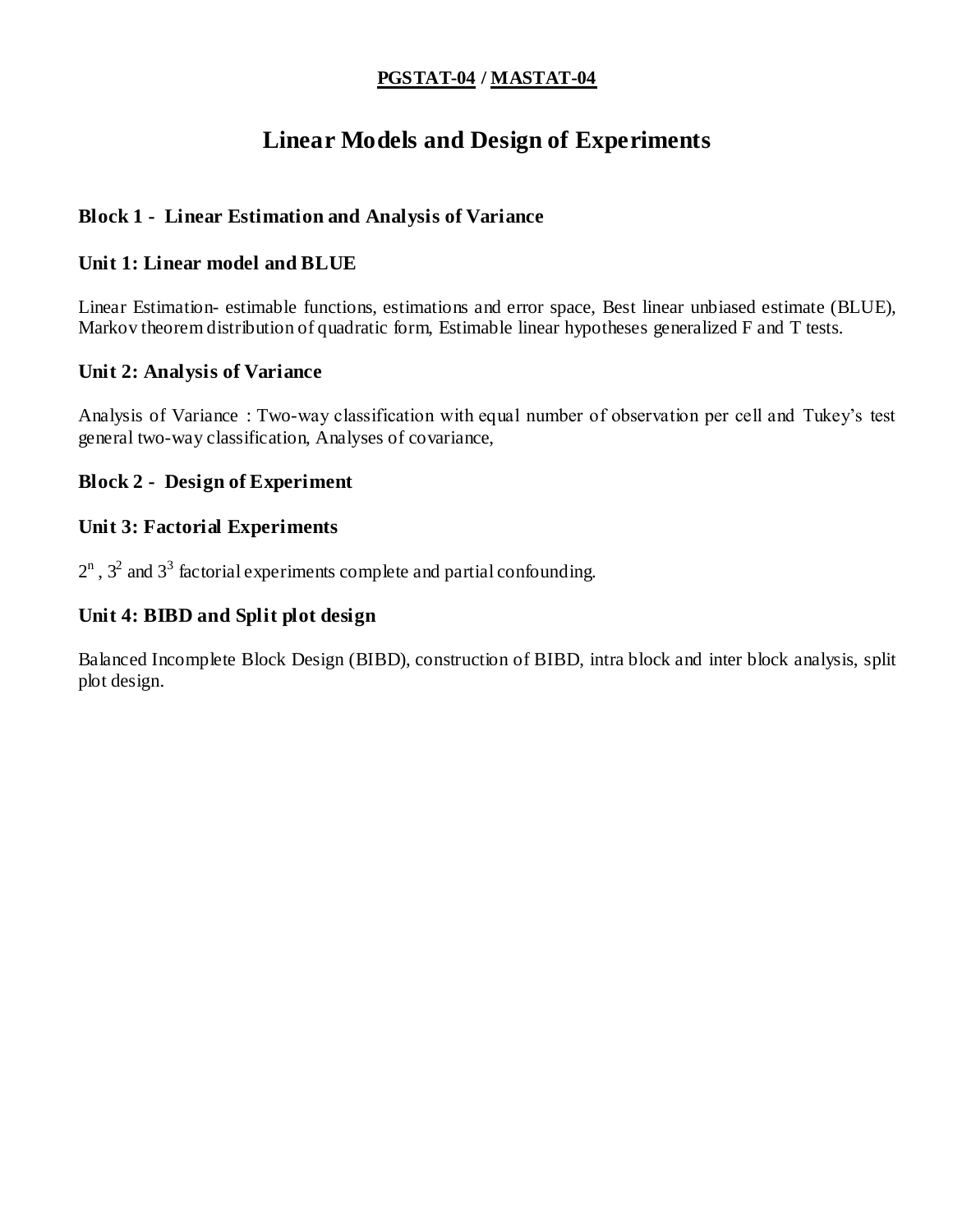### **PGSTAT-05 / MASTAT-05**

# **Survey Sampling**

### **Block 1 - Random Sampling Procedures**

### **Unit 1: Stratified Sampling and use of auxiliary information**

Sampling Theory: stratified sampling, Post-stratification and deep stratification, Methods of allocation, ratio and regression estimators, double sampling in ratio and regression estimation.

### **Unit 2: Cluster and multi-stage sampling**

Cluster sampling with equal clusters two stage and multi-stage sampling, Non sampling errors.

### **Block 2 - Varying Probability Sampling**

### **Unit 3: Methods of selection and ordered estimators**

Varying probability sampling with and without replacement, cumulative total and Lahiri's methods of selection, Estimation of population mean, Desraj ordered estimates.

#### **Unit 4: Unordered estimators**

Horvitz-Thompson estimator, Midzuno and Narain system of sampling.

### **PGSTAT-07(P) / MASTAT-07(P)**

**Practical based on PGSTAT- 03, 04, 05 / MASTAT- 03, 04, 05**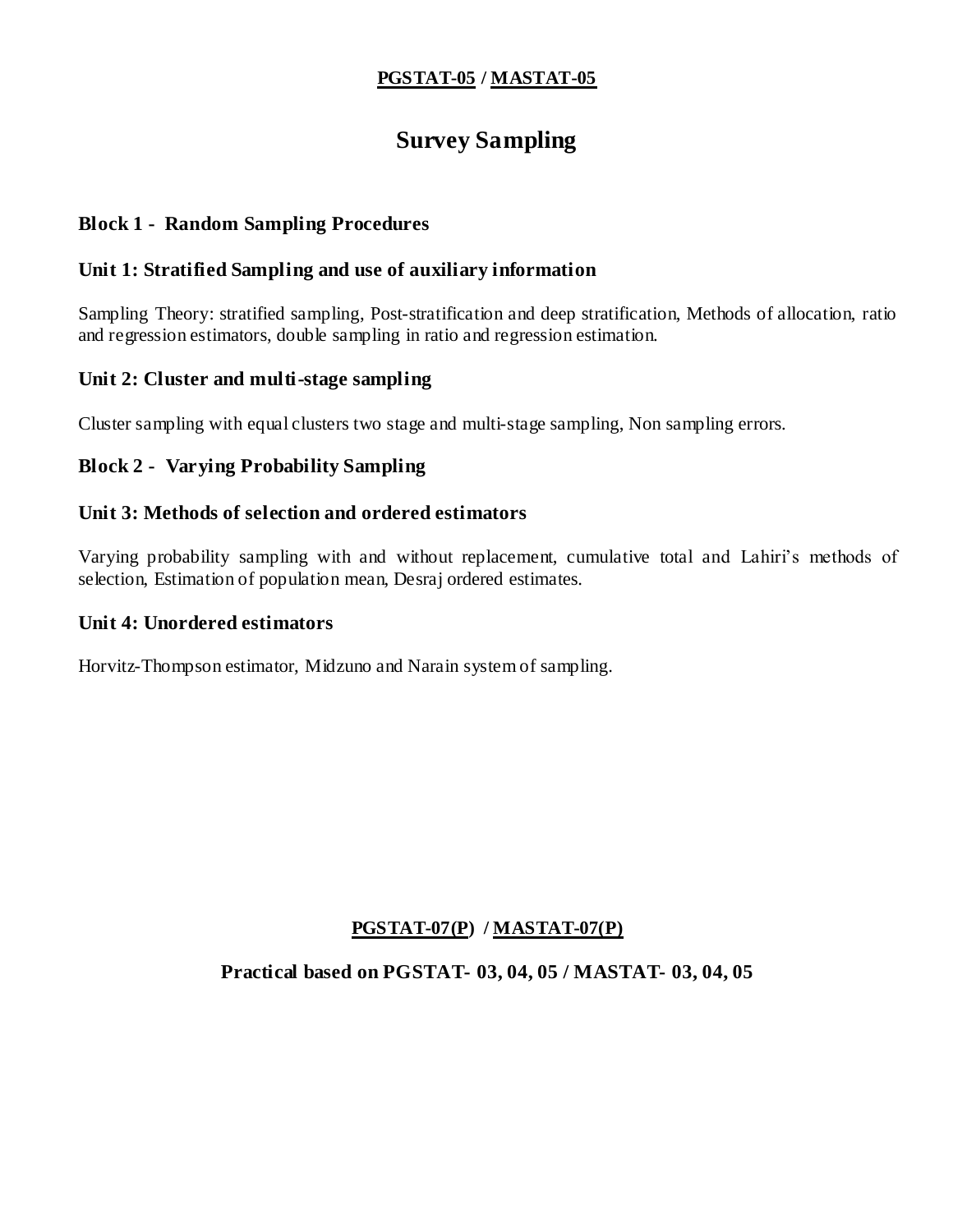### **PGSTAT-08 / MASTAT-08**

# **Stochastic Process**

### **Block I: Markov Chains**

#### **Unit I: Markov dependent trials and transition probabilities**

Two state Markov sequences, Markov chains, determination of n-step transition probabilities, Chapman-Kolmogorov equations, first return and first passage probabilities.

#### **Unit II: Classification of states**

Classification of states, communication states, periodicity, stationary probability distributions and limit theorems for Ergodic chains.

#### **Block 2: Continuous time Markov processes and branching processes**

#### **Unit III: Continuous time Markov processes**

Continuous time Markov processes. Poisson (point) process, birth and death processes, random walk and gambler's ruin problem.

### **Unit IV: Branching processes**

Simple branching process, probability generating function and moments of number of individuals in the n-th generation, fundamental theorem of probability of extinction.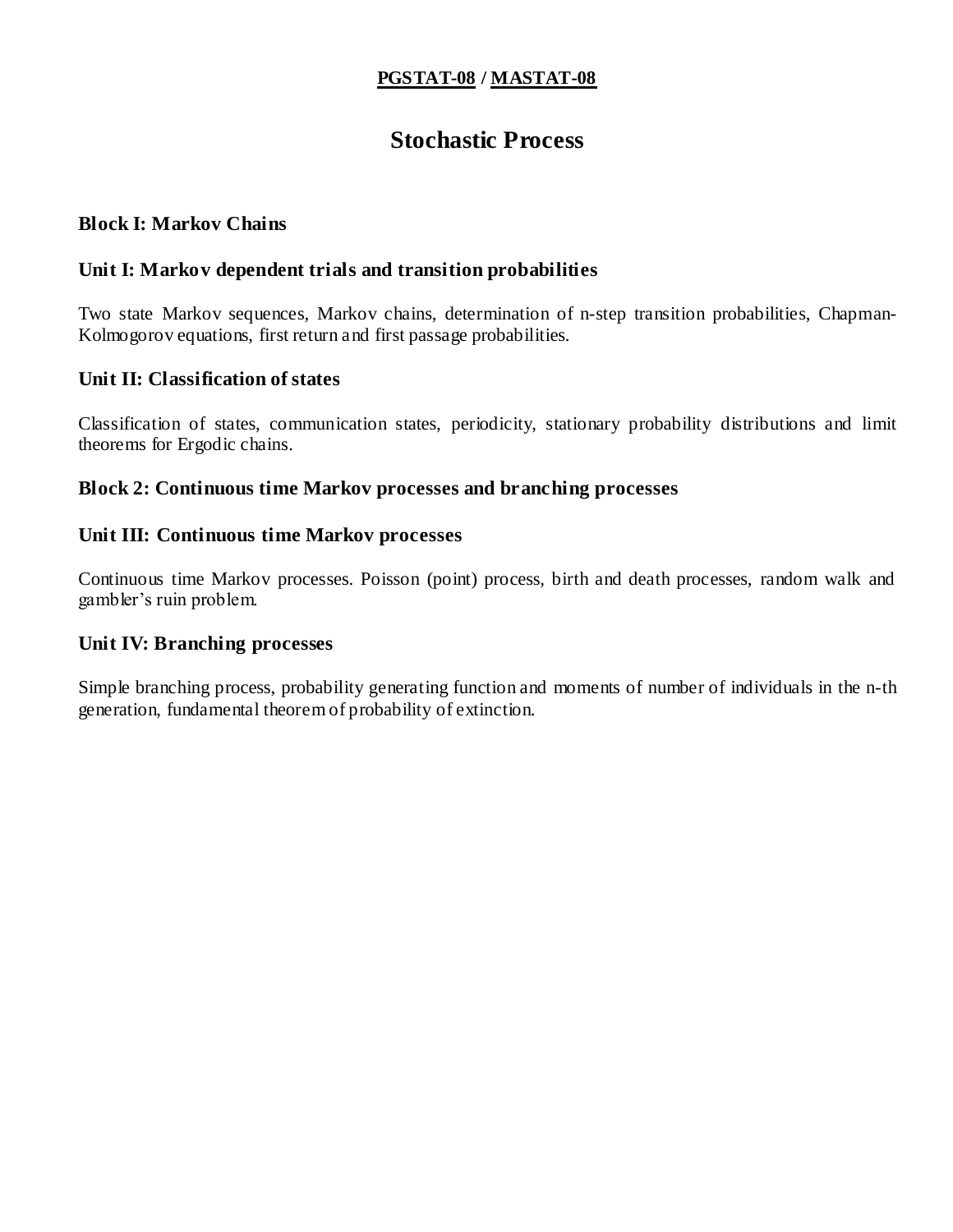### **PGSTAT-09 / MASTAT-09**

### **Decision Theory**

### **Block 1: Basic elements and Bayes rules**

### **Unit 1: Basic elements**

Decision theoretic problem as a game, basic elements, optimal decision rules, unbiased ness, invariance, ordering.

### **Unit 2: Bayes and Minimax rules**

Bayes and minimax principles, generalized. Bayes rules, extended Bayes rules,

### **Block 2: Optimality of decision rules**

### **Unit 3: Admissibility and Completeness**

Admissibility, completeness, minimal complete class, separating and supporting hyper plane theorems,

### **Unit 4: Minimaxity and multiple decision problems**

Minimax theorem, complete class theorem, equalizer rules, examples, multiple decision problems.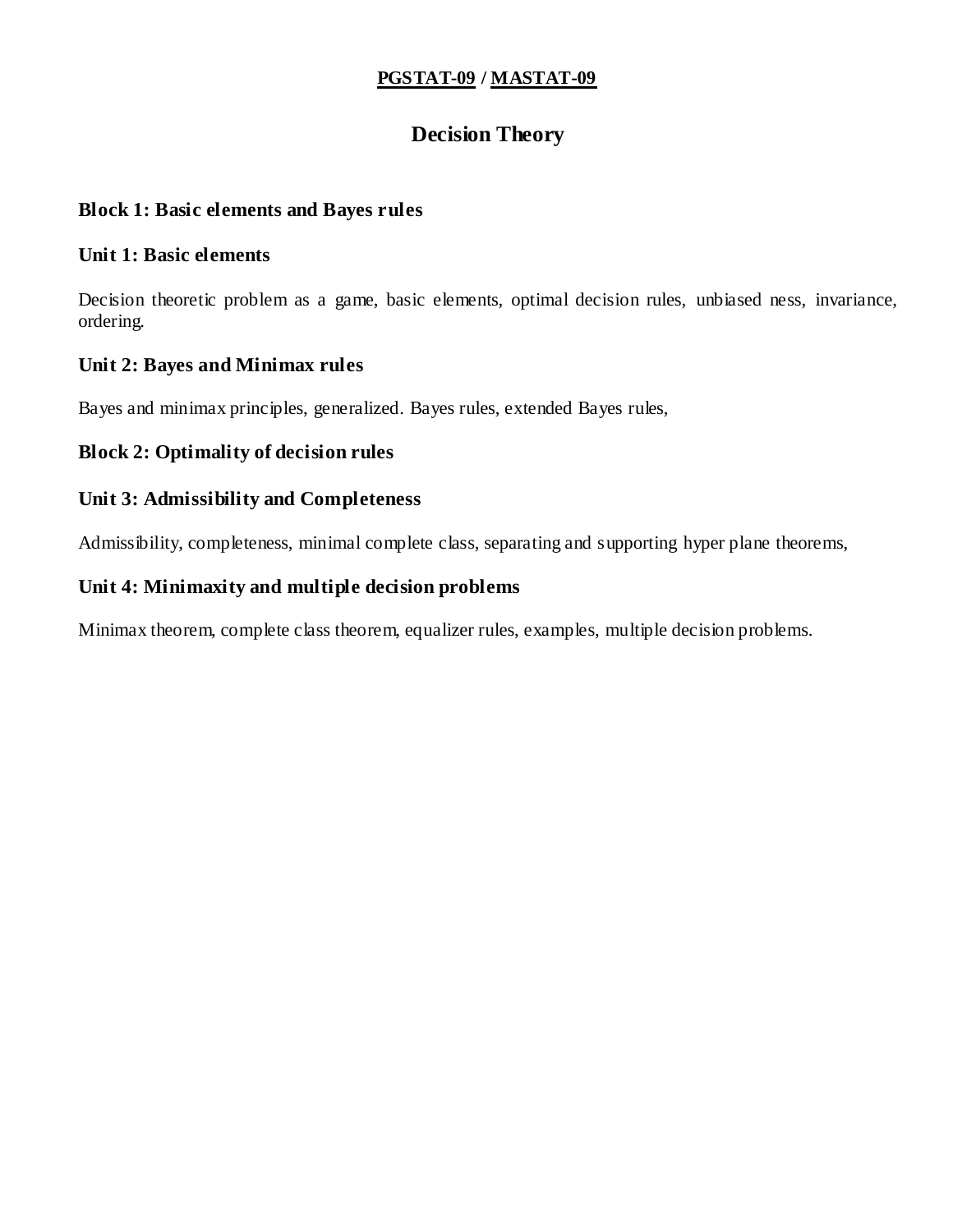### **PGSTAT-10 / MASTAT-10**

### **Multivariate Analysis**

### **Block 1: Multivariate normal distribution and estimation of parameters**

### **Unit 1: Multivariate normal distribution**

Multivariate normal distribution, Characteristic function, marginal and conditional distributions, multiple and partial correlation coefficient.

### **Unit 2: MLE of parameters and sampling distributions of multiple and partial correlations**

Maximum likelihood estimators of the mean vector and covariance matrix, sample Multiple and partial correlation coefficients and their null sampling distributions

### **Block 2: Distributions related to MND and their applications**

### **Unit 3: Wishart distribution and Hoteling's T<sup>2</sup>**

Wishart distribution. Its characteristic function, additive property of Wishart distribution, Hoteling's  $T^2$  and its applications

### **Unit 4: Mahalnobis D<sup>2</sup> and Discriminant analysis**

Mahalanobis  $D^2$  and its various applications, Discriminant analysis.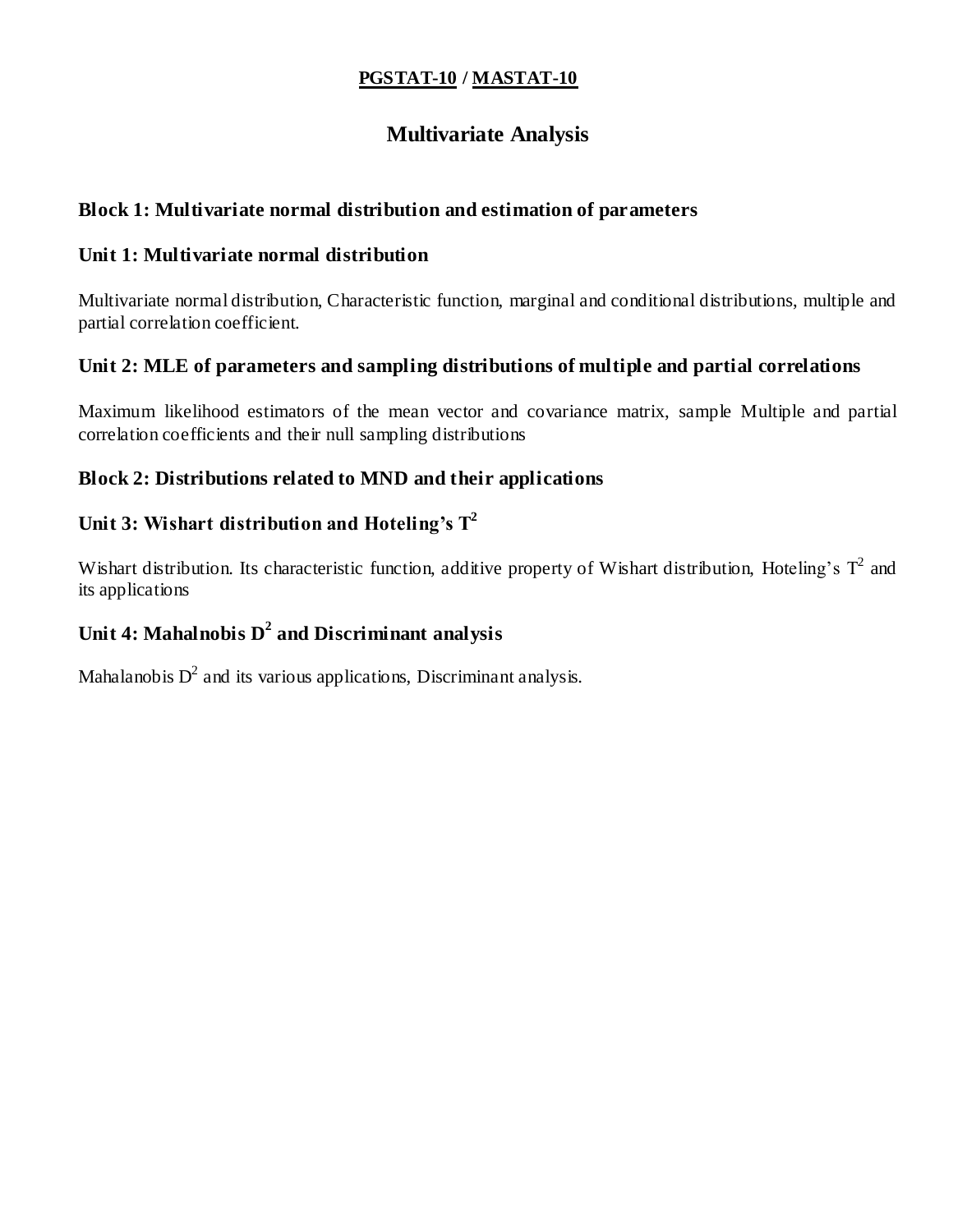# **PGSTAT-11 / MASTAT-11 it**

### **Nonparametrics**

### **Block 1- Order Statistics**

#### **Unit 1: Basic Distribution Theory**

Order statistics, Distribution of maximum, minimum and r-th order statistic, Joint distribution of r-th and s-th order statistic,

#### **Unit 2: Distribution Free Intervals**

Distribution of range function of order statistics, distribution free confidence intervals for quintiles, distribution free tolerance interval, Fooleries limits.

#### **Block 2- Non- Parametric Tests**

#### **Unit 3: One- sample and Two Sample Location Tests**

Sign test. Wilcoxon test, Median test,

#### **Unit 4: Other non- parametric tests**

one sample and two sample location tests. Mann- Whitney U- Test, Application of U-statistic to rank tests. One sample and two sample Kolmagorov-Smirnov tests. Run tests. Pitman ARE.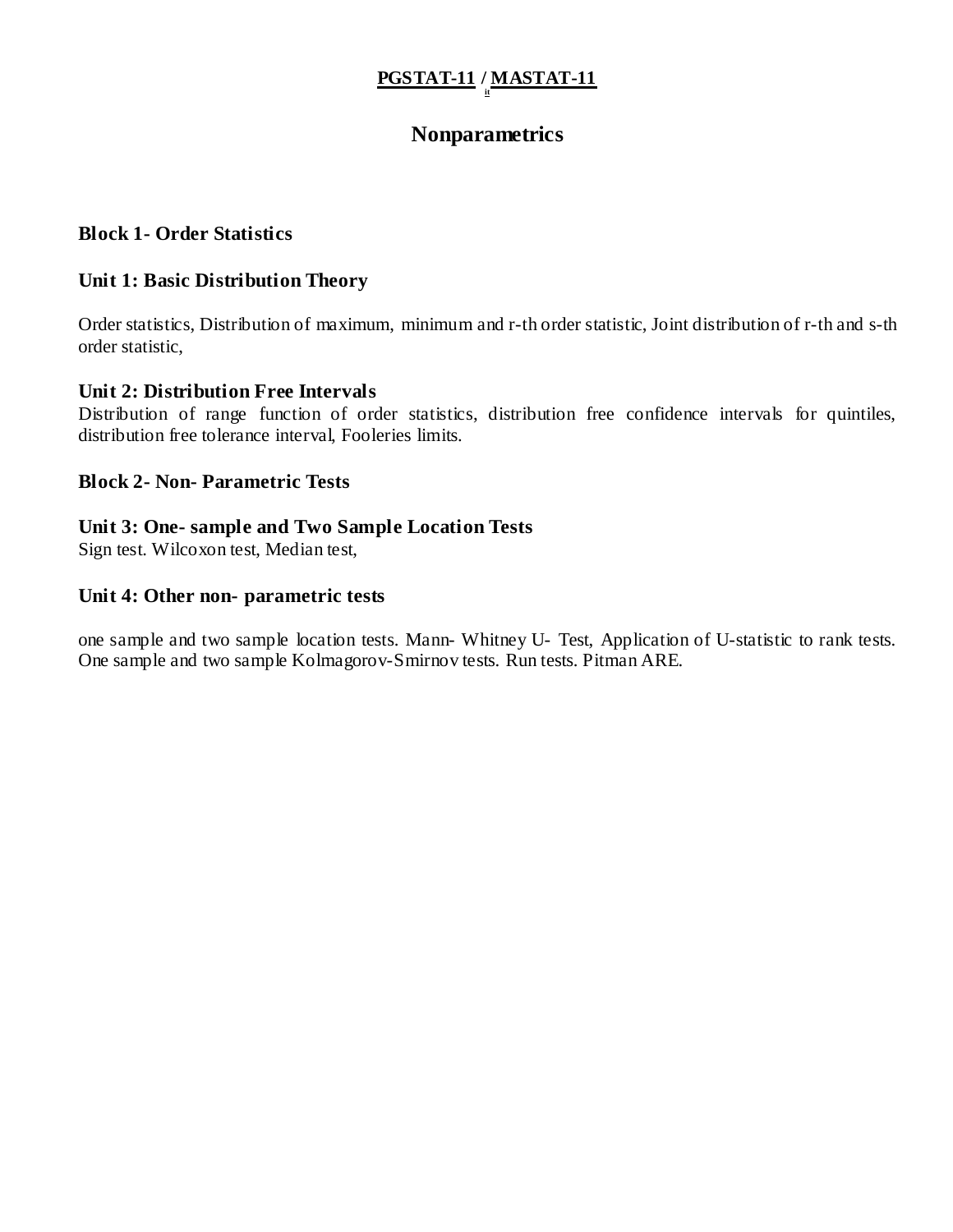### **PGSTAT-12 / MASTAT-12**

### **Econometrics**

### **Block 1: Linear Model and its generalizations**

### **Unit 1: Linear regression models, estimation of parameters and prediction**

Linear regression model. Assumptions, estimation of parameters by least squares and maximum likelihood methods tests of hypotheses and confidence estimation for regression coefficients,  $R^2$  and adjusted  $R^2$ , point and interval predictors

### **Unit 2: Model with qualitative independent variables and non-spherical disturbances**

Use of dummy variables, model with non-spherical disturbances, estimation of parametric by generalized equation, Seemingly unrelated regression equations (SURE) model and its estimation

### **Block 2: Simultaneous equations model**

### **Unit 3: Structural and reduced form of the model and identification problem**

Simultaneous equations model, concept of structural and reduced forms, problem of identification, rank and order conditions of indentifiability

### **Unit 4: Estimation in simultaneous equation models**

Limited and full information estimators, indirect least squares estimators, two stage least squares estimators, three stage least squares estimators.

### **PGSTAT-14(P) / MASTAT-14(P)**

### **Practical based on PGSTAT / MASTAT-10 , 11, 12 & 13**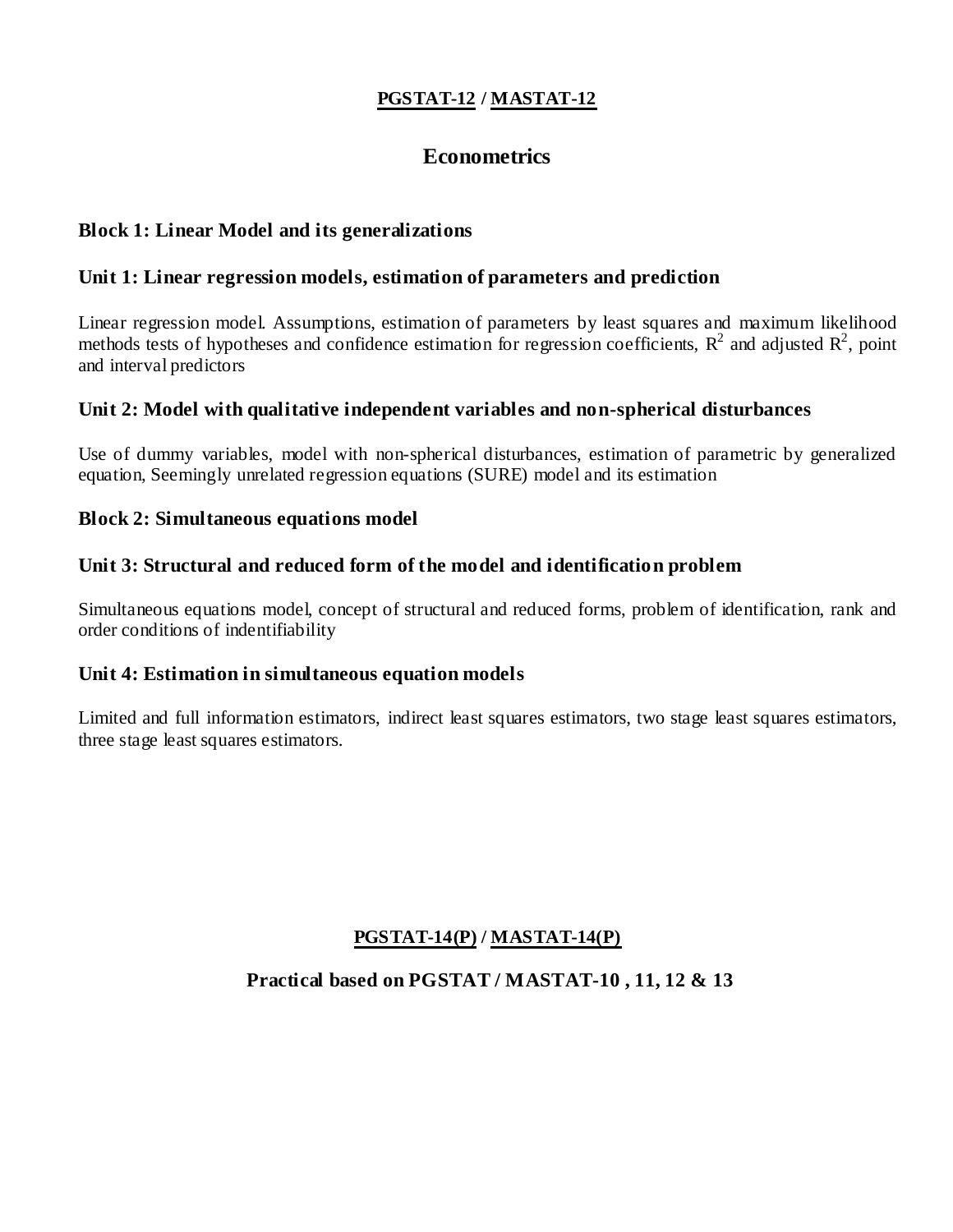### **PGSTAT-13 / MASTAT-13**

### **Demography**

#### **Block -1. Migration**

- Unit-I : Introduction, Estimation of life time and inter-censal migration from place of birth statistics, estimation of internal migration from statistics on duration of residence, at a fixed proor date.
- Unit -2 : Indirect measure of net internal migration based on growth rate method, methods to estimate intercensal migration-using vital statistics, life time survival ratio method and census survival methods, estimation of international migration.

#### **Block-2. Stable Population Theory**

- Unit-1 :Introduction, basic concepts of stable, quasi-stable, stationary and nonstable populations, vital rates and characteristics of stationary stable population and quasi-stable population.
- **Unit-2** : Definition of intrinsic rates of natural increase, intrinsic birth rate and intrinsic death rate, their relationship, derivation of Lotka's formulae of fundamental relationship instable population.
- Unit-3 : Computation of intrinsic rate of natural increase and construction of stable age distribution from the given fertility and mortality schedules, relationship between net reproduction rate(NRR), intrinsic rate of natural increase and mean length of generation, concept of mean interval between two generations.

#### **Block-3.Fertility & Fertility Models.**

- **Unit-1** : Introduction, crude birth rate (CBR), gross fertility rate (GFR,) age specific fertility rate) ASFR), total fertility rate (TFR), gross reproduction rate (GRR)
- **Unit-2** : Period and cohort measures, use of birth order statistics, child women ratio, ownchildren method, children ever born(CEB) data and with data on current fertility, Brass P/F ration for adjusting fertility rates.
- **Unit-3** : Simple model on time of first birth/conception and number of births/conception n specified time, birth interval models, study of fertility through birth interval analysis.

#### **Block-4. Mortality**

- Unit-1 : Introduction, crude death rate (CDR), specific death rates (SDR), standardized death rate (STDR).
- Unit-2 : Life table, abridge life table, model life table of UNO (old and new), coale and demny model, brass model through logit transformation.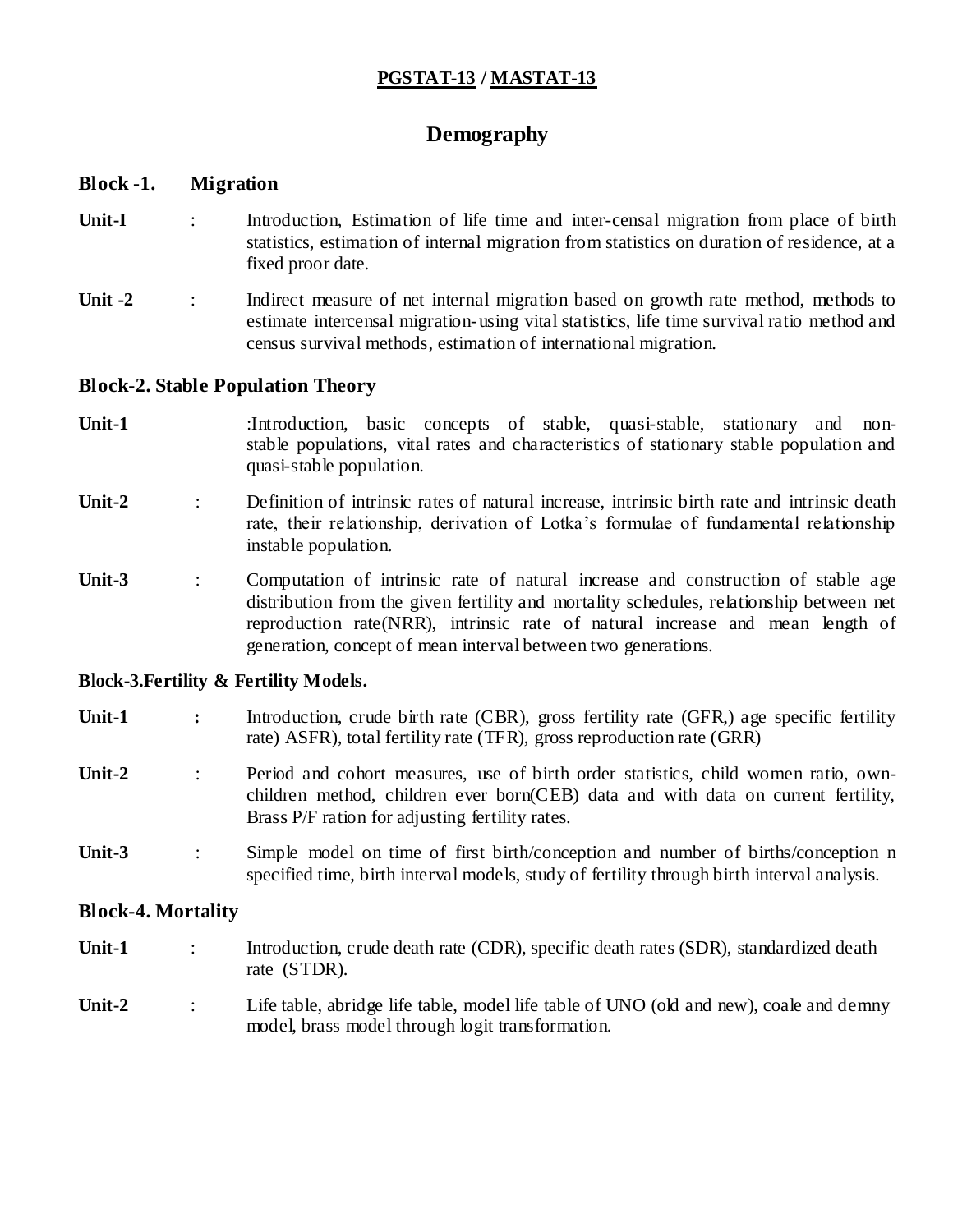# *B.Sc. Statistics / B.A. Statistics*

# **UGSTAT-01** *Statistical Methods*

### *BLOCK – I . Data Collection and Its Representation*

### **Unit-I- Data Collection and Tabulation :**  Meanings, Definitions and Applications of Statistics, Measurements and Scale, Measurements of qualitative data, Methods of data collection, Types of data. **Unit-II- Representation of Data- I (Diagrammatical representation):**  Frequency distribution, Tabulation of data, Diagrammatical Representation of data, Bar diagram, Multiple bar diagram, Divided bar diagram, Percentage bar diagram, Pie chart, Pictogram, leaf chart, **Unit-II- Representation of Data- I (Graphical representation):** Graphical representation of frequency distribution, Histogram, Frequency polygon,

## *BLOCK – II . Measures of Central Tendency and Dispersion*

### **Unit-I- Measures of Central Tendency :**

Frequency curve, Ogive.

Types of measures of central tendency, Arithmetic mean, Fundamental Theorems on Arithmetic mean, Geometric mean, Harmonic mean, Median, Mode, Percentiles, Deciles, and Quartiles.

### **Unit-II- Measures of Dispersion :**

Types of measures of Dispersion, Range, Mean Deviation, Variance and Standard deviation, Effect of change of origin and scale, Relationship between measures of central tendency and measures of dispersion, Coefficient of variation.

### *BLOCK – II . Moments, Skewness and Kurtosis*

#### **Unit-I- Moments, Raw Moments and Central Moments :**

Definition of moments, raw moments for ungrouped data, raw moments for grouped data, Central moments, Factorial moments, Interrelationship between various moments, effect of change of origin and scale on moments, Charlier's checks, Sheppard"s correction for moments.

### **Unit-II- Skewness and Kurtosis :**

Definition of skewness, Measures of skewness, Pearson's coefficient, Bowley's coefficients, Kurtosis, Measures of Kurtosis, effect of change of origin and scale.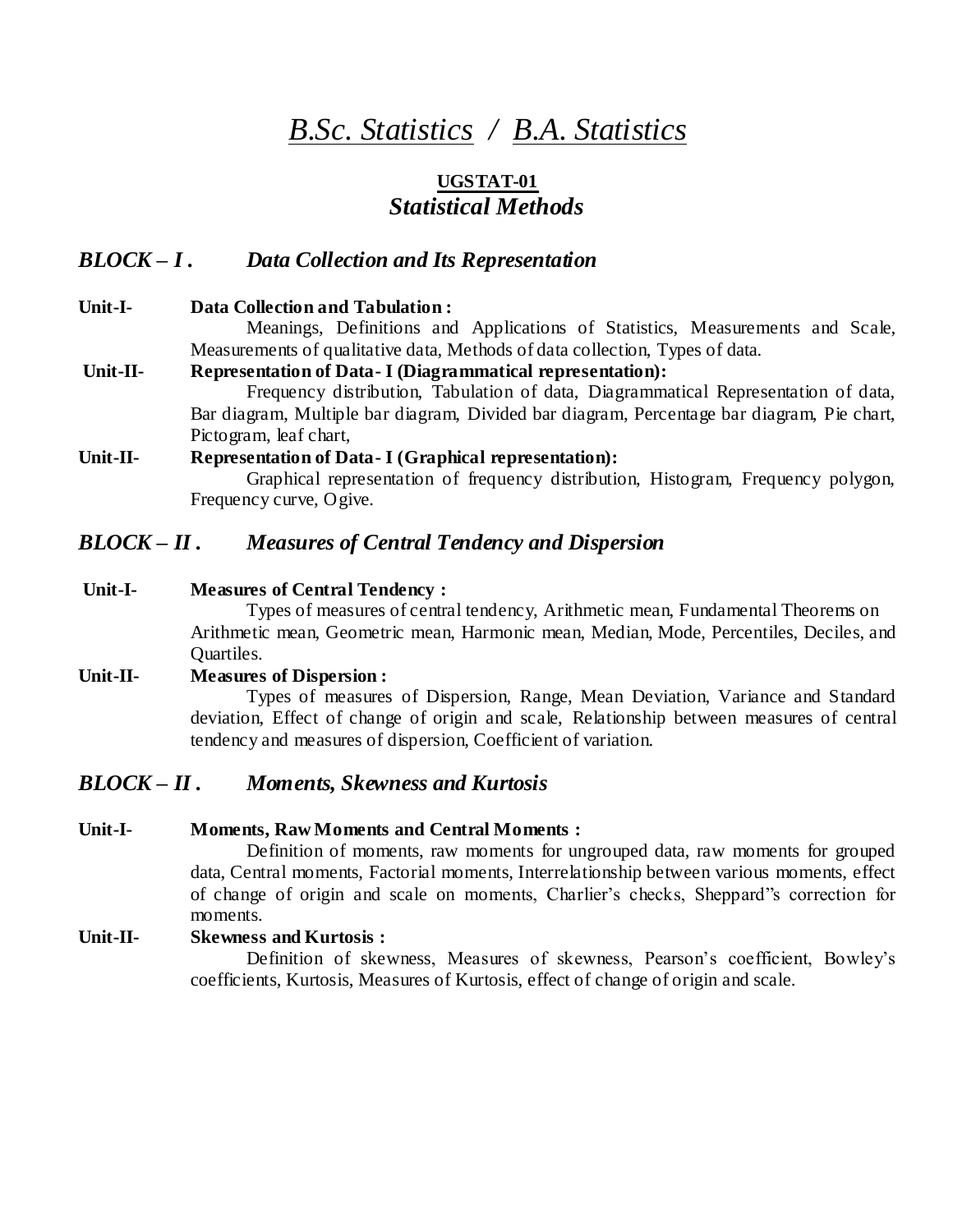## **UGSTAT-02** *Probability And Probability Distribution*

### *BLOCK – I . Probability Theory*

**Unit-I- Random experiments and Probability :**  Deterministic and random experiments, Sample space, Events, Algebra of Events, Axiomatic definition of Probability, Classical definition of Probability, Statistical definition of probability, Addition Theorem of Probability . **Unit-II- Conditional Probability:** 

> Conditional probability, Multiplicative theorem of Probability, Independent events, Partition of sample space, Baye's Theorem.

### *BLOCK – II . Probability Distributions and Expectations*

### **Unit-I- Random Variables and Probability Distributions:**

Definition and types of random variable, Cumulative distribution function and its properties, Probability Mass Function, Probability Density Function..

**Unit-II- Expectation:** 

 Definition and types of Mathematical Expectation, Moments in terms of expectation, Mathematical and Multiplication theorems of Expectation, other theorems on expectation.

### **Unit-III- Inequalities for Moments:**

Cauchy-Schwartz Inequality, Markov's inequality, Chebyshev's inequality.

### *BLOCK – III . Concept of Probability Distributions*

### **Unit-I- Univariate Distributions:**

Bernoulli Distribution, Binomial Distribution, mean and variance of binomial distribution, Moments, Moments Generating Function, Additive and Multiplicative property, Recurrence relation for moments, Fitting of Binomial Distribution, Poisson Distribution, Poisson Distribution as a limiting case of Binomial Distribution, mean and variance of Poisson distribution, Moments, Moment Generating Function, Additive and Reproductive property, Recurrence relation for moments, fitting of Poisson Distribution.

### **Unit-II- Discreet Distribution:**

Geometric Distribution, mean and variance, moment generating function of geometric distribution, Negative Binomial Distribution, Moment Generating Function, Mean and Variance, Recurrence formulae for negative Binomial Distribution, Poisson Distribution as a limiting case of Negative Binomial Distribution, Hyper Geometric Distribution, Mean and Variance, Recurrence relation for Hyper Geometric distribution..

### **Unit-III- Normal Distribution:**

Normal Distribution and its parameters, Standard Normal Distribution, Moments, Moments Generating Function, Area Property, properties of normal curve, Standard Scores, Advantages and Characteristics of Z Scores.

### **Unit-IV- Continuous Distribution:**

Uniform Distribution, Moment Generating Function, Distribution Function, Moments of Uniform Distribution, Exponential Distribution, Moments, Moment Generating Function, Lack of Memory Property.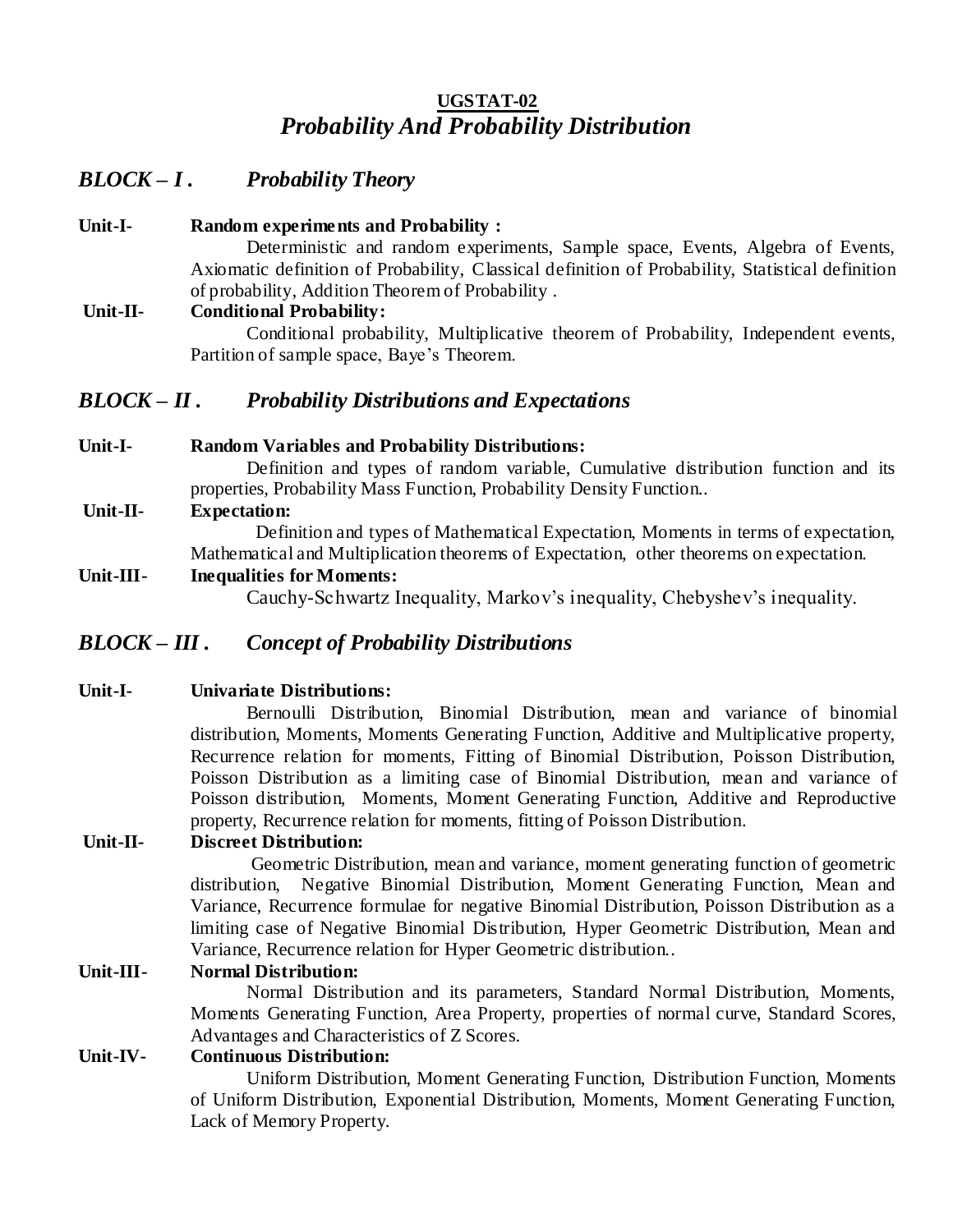### **UGSTAT-03** *Correlation, Regression And statistical Inference*

### *BLOCK – I . Correlation and Regression*

#### **Unit-I- Bivariate Data and Correlation:**

Scatter Diagram, Karl Pearson's coefficient of correlation, Properties of correlation coefficient, limits of correlation coefficient, Effect of change of origin and scale on correlation coefficient.

#### **Unit-II- Regression:**

Regressions, linear regression model, principal of least square, Regression lines, Regression coefficient, Properties of Regression coefficients.

#### **Unit-III- Correlation and Intra Class Correlation:**

Rank correlation coefficient, Spearman's rank correlation coefficients, rank correlation coefficient for tied ranks, Intra-class correlation, some remarks on Intra-class correlation.

#### **Unit-IV- Theory of Attributes:**

Combinations, Classes and Class frequencies of Attributes, Dichotomous Classification, Consistency of data, joint distribution of attributes, Contingency tables, Independence and Association of Attributes, Measures of Association, Yates Correction.

### *BLOCK – II . Basic Principles of Statistical Inference*

### **Unit-I- Estimation :**  Point Estimation, properties of a good estimators, Consistency, Unbiased ness, Efficiency, Sufficiency, Confidence Interval Estimation . **Unit-II- Method of Estimation:**  Procedures of Estimation, Method of Moments, method of Maximum Likelihood, Method of Scoring, Properties of Estimators. **Unit-III- Testing of Hypothesis :**  Statistical Hypothesis, Simple and Composite Hypothesis, Critical Region, Two

kinds of Error, One-tailed and Two-tailed tests, Test of Significance, Most Powerful Test, Uniformly Most Powerful Test .

### *BLOCK – III . Test of Significance*

**Unit-I- Exact Tests and Fisher's transformations :**  Tests of Significance based on Chi-Square Distribution, Tests of Significance based on  $t$  – Distribution, Tests of Significance based on  $F$  – Distribution, Tests of Significance based on Fisher's Z - Distribution. **Unit-II- Large Sample Tests :**  Testing Significance of Mean, Testing Equality of Means, Testing Significance of Proportion, Testing Equality of Proportions, Testing Significance of Standard Deviation, Testing Equality of Standard Deviation. **Unit-III- Non-Parametric Tests :**  Non Parametric Tests, Sign Test, Wilcoxon Signed- Rank Test, Mann- Whitney U-Test, Run Test.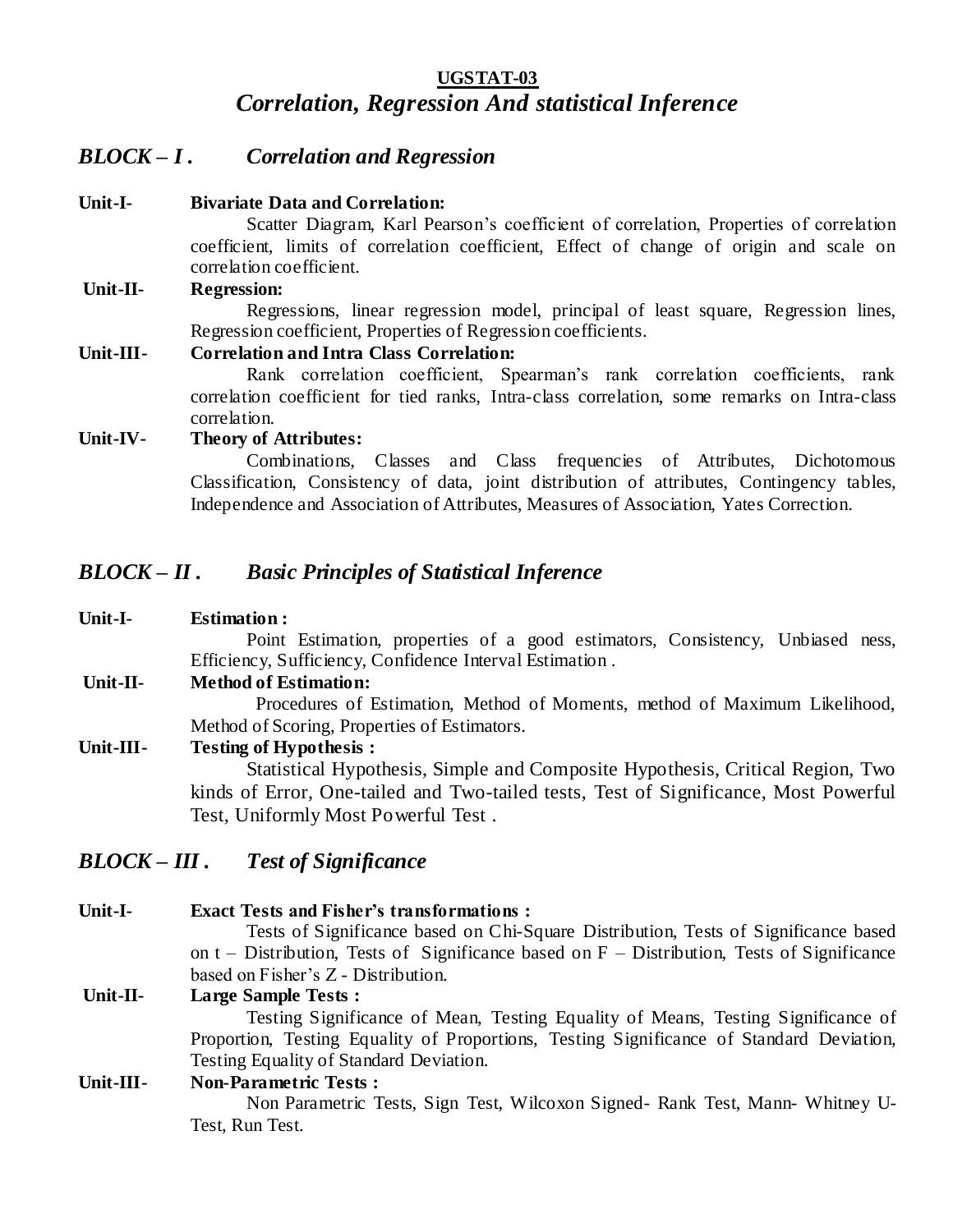### **UGSTAT-04** *Sampling Theory and Design of Experiments*

## *BLOCK – I . Samplings Theory - I*

**Unit-I- Simple Random Sampling:** Advantages of Sampling over Complete Enumeration, Sampling and Non Sampling Errors, Probability or Random Sampling, Bias of an Estimator, Measures of Sampling Error, Simple Random Sampling Without Replacement (SRSWOR) . **Unit-II- Stratified Random Sampling:** Introduction, Reasons & Advantages of Stratification, Some theorems . **Unit-III- Allocation of Sample Size and Systematic Sampling:**  .Introduction, Equal Allocation, Proportional Allocation, Variance of Stratified Mean under Proportional Allocation, Optimum Allocation, Varience of Stratified Mean under Neyman Allocation, Relationship Among Three Variences, Impact of Arbitrary Allocation, Practical difficulties in Implementing Neyman Alloation,

*BLOCK – II . Sampling Theory - II*

### **Unit-I- Ratio and Regression Methods of Estimation:**

Systematic Random Sampling.

Introduction, Ratio and Regression Estimators, Approximate Variances of the Ratio **Estimators** 

### **Unit-II- Cluster and Two Stage Sampling:**

Cluster Sampling (Equal Cluster- Size), Estimation of Mean with SRS at both Stages, Relative Efficiency of Cluster Sampling, Two Stage Sampling, Estimation of Mean, Optimum Allocation when Cost Fixed and when Variance Fixed, Two- Phase (Double) Sampling for Stratification, Estimation of Mean, Difference between Multistage Sampling and Two Phase Sampling.

### **Unit-III- Non- Sampling Errors: Response Error and Non Response Errors:**

Introduction, Errors in Sampling, Sampling Errors, Non Sampling Errors, Response Errors, Sources of Non Sampling Errors, Method of Minimizing Non- Response Errors.

### *BLOCK – III . Design and Analysis of Experiments*

**Unit-I- Analysis of Variance, Design of Experiment and Completely Block Design :** 

Analysis of Variance, Linear Models and Analysis of Variance, Design of Experiment, Basic Principles of Design of Experiments, Completely Randomized Design.

**Unit-II- Randomized Block Design and Latin square Design:**  Randomised Block Design, Efficiency of RBD, Missing Plot Technique, Latin Square

Design, Efficiency of LSD.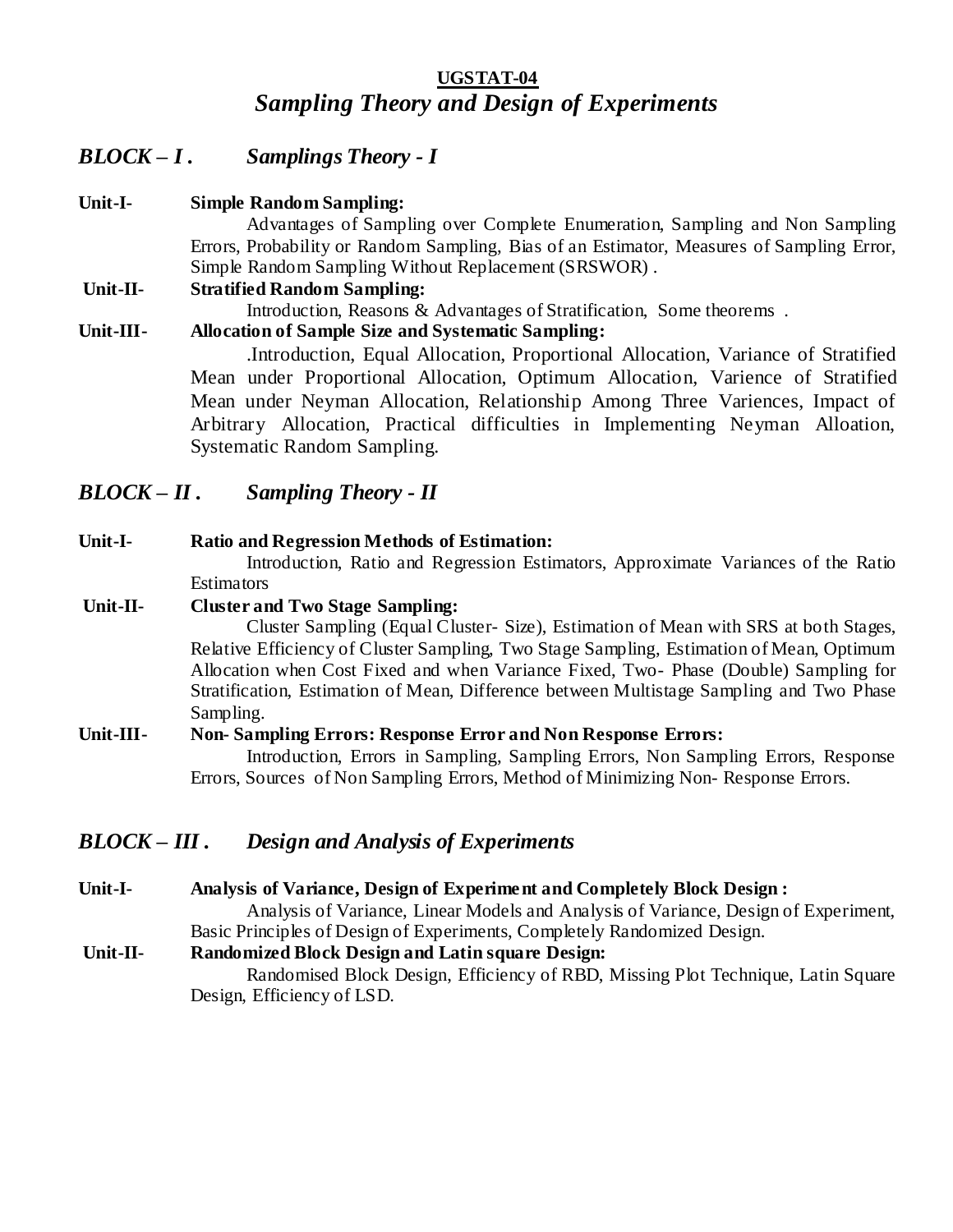### **UGSTAT-05** *Numerical Methods & Basic Computer Knowledge*

# *BLOCK – I . Finite Differences*

| Unit-I-                      | <b>Finite Differences:</b>                                                                                           |
|------------------------------|----------------------------------------------------------------------------------------------------------------------|
|                              | Forward Difference Operator, Difference Table, The Operator E, The Operator D,                                       |
|                              | Backward Differences, Factorial Polynomial, Central Differences, Mean Operator.                                      |
| Unit-II-                     | <b>Interpolation With Equal Intervals:</b>                                                                           |
|                              | Introduction, Missing Values, Newton- Gregory Forward & Backward Interpolation Formula,                              |
| Unit-III-                    | <b>Interpolation With Un-Equal Intervals:</b>                                                                        |
|                              | Introduction, Missing Values, Properties of Divided Differences, Newton's Divided                                    |
|                              | Difference Interpolating Polynomial, Error of the interpolation Polynomial Divided Differences                       |
|                              | and Derivatives.                                                                                                     |
| Unit-IV-                     | Lagrange's Interpolation:<br>Introduction, Lagrange's Interpolating Polynomial, General Error term or Reminder Term, |
|                              | Linear Interpolation, error in Linear Interpolation.                                                                 |
|                              | <b>BLOCK – II.</b> Central Differences                                                                               |
| Unit-I-                      | <b>Central Difference Interpolation Formulae:</b>                                                                    |
|                              | Introduction, Gauss Forward & Backward Formulae, Stirling's Formula, Bessel's                                        |
|                              | Formula, Bessel's Formula for halves.                                                                                |
| Unit-II-                     | <b>Inverse Interpolation:</b>                                                                                        |
|                              | Inverse Interpolation by Lagrange's method, method of Successive Approximation,                                      |
|                              | Method of Reversion of Series.                                                                                       |
| Unit-III-                    | <b>Numerical Differentiation:</b>                                                                                    |
|                              | Introduction, Numerical Differential for Equal Intervals, Numerical Differential for Un-                             |
|                              | Equal Intervals, Approximation Formulae for the Derivative of a Function.                                            |
| Unit-IV-                     | <b>Numerical Integration:</b>                                                                                        |
|                              | Introduction, Trapezoidal Rule, Simpson's One-Third Rule, Simpson's Three-Eighth                                     |
|                              | Rule, Waddle's Rule, Eular-Maculerian Formula.                                                                       |
| <b>BLOCK – III. Computer</b> |                                                                                                                      |
|                              |                                                                                                                      |

| Unit-I-   | <b>Introduction to Computer:</b><br>Introduction, Characteristics of computer, Historical Evaluation of Computer, Generation<br>of Computers, Classification of computers. |
|-----------|----------------------------------------------------------------------------------------------------------------------------------------------------------------------------|
| Unit-II-  | Hardware:<br>Introduction, CPU, Memory Organization, Input-Output Devices.                                                                                                 |
| Unit-III- | <b>System Software:</b><br>Introduction, System Software, File Commands, Editing, Commands, Disk Management<br>Commands, Number System                                     |

- *BLOCK – IV . Basics of Computer Programming*
- **Unit-I- Algorithm & Flow Charts :**

Introduction, Algorithm, Flow Charts.

**Unit-II- Programming Language:** 

Introduction, Machine Language, Assembly Language & Assembler, High Level Language, Object Oriented Programming, Programming Language Generation..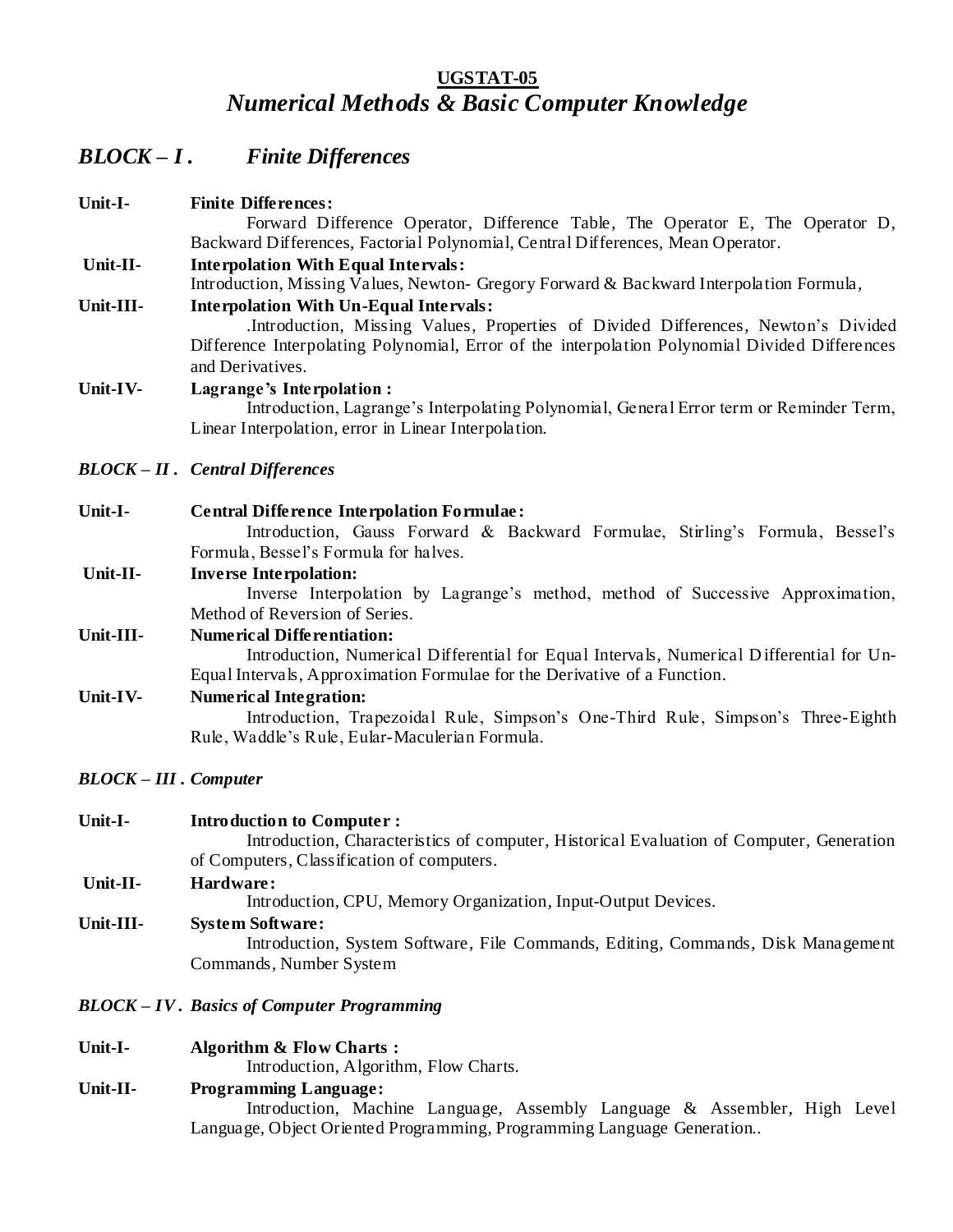### **UGSTAT-06** *Applied Statistics*

| $BLOCK-I$ . | <b>Index Numbers:</b>                                                                                                                                                                 |
|-------------|---------------------------------------------------------------------------------------------------------------------------------------------------------------------------------------|
| Unit-I-     | <b>Index Number: General Theory:</b><br>Definition & Construction of an Index number, Price Relatives, Quantity or Volume                                                             |
|             | Relatives, Value Relatives, Link & Chain Relatives, Problem involved in computation of an Index                                                                                       |
|             | Number.                                                                                                                                                                               |
| Unit-II-    | <b>Index Numbers: Important Formulae:</b>                                                                                                                                             |
|             | Introduction, Calculation of Index Number, Laspeyre's, Paasche's, Marshall-                                                                                                           |
|             | Edgeworth's, fisher's formulae, other indices, Quantity Index, Criteria of good Index Number                                                                                          |
| Unit-III-   | <b>Consumer Price Index Number:</b>                                                                                                                                                   |
|             | Introduction, Construction & Computation of Consumer Price Index Number (CPI), Steps<br>in construction of CPI, Use & Limitations of CPI, Base Shifting of Index Numbers, Splicing of |
|             | Index Number Series, Deflating the Index Number, Index of Industrial Production.                                                                                                      |
|             | <b>BLOCK-II.</b> Time Series Analysis:                                                                                                                                                |
| Unit-I-     | <b>Time Series:</b><br>Introduction, Utility of Time Series Analysis, Component of Time Series, Mathematical                                                                          |
|             | Models For Time Series Analysis.                                                                                                                                                      |
| Unit-II-    | <b>Determination of Trends:</b>                                                                                                                                                       |
|             | Introduction, Graphic Method, Method of Semi Averages, Method of Curve Fitting by the                                                                                                 |
|             | Principle of Least Squares, Method of Moving Averages (when Period is Even & Odd).                                                                                                    |
| Unit-III-   | <b>Determination of Seasonal Indices:</b>                                                                                                                                             |
|             | Introduction, Measurement of Seasonal Indices, Method of Simple Averages, Ratio to                                                                                                    |
|             | Trend Method, Ratio to Moving Average Method, Method of Link Relatives.                                                                                                               |
|             | <b>BLOCK-III</b> . Demography:                                                                                                                                                        |
| Unit-I-     | <b>Sources of Demographic Data:</b><br>Introduction, Demography & Vital Statistics, Sources of Demographic Data, Errors in                                                            |
|             | Data Collection, Evaluation & its Adjustments, Rates & Ratios.                                                                                                                        |
| Unit-II-    | <b>Measures of Mortality:</b><br>Introduction, Measures of Mortality, CDR, SDR, StDR, MMR, IMR.                                                                                       |
| Unit-III-   | <b>Measures of Fertility:</b>                                                                                                                                                         |
|             | Introduction, Measures of Fertility, CBR, GFR, ASFR, TFR.                                                                                                                             |
| Unit-IV-    | <b>Life Tables:</b>                                                                                                                                                                   |
|             | Introduction, Description & Construction of Complete Life Table, Uses of a Life Table.                                                                                                |
| Unit-IV-    | <b>Measures of Reproductivity:</b>                                                                                                                                                    |
|             | Introduction, GRR, NRR.                                                                                                                                                               |
|             | <b>BLOCK - III</b> . Statistical Quality Control:                                                                                                                                     |
| Unit-I-     | <b>Introduction of Statistical Quality Control:</b>                                                                                                                                   |
|             | Introduction, Advantages of Quality Control, Quality Characteristics, Basic Principles &                                                                                              |
|             | Operating Characteristics of Control Charts, Choice of Control Limits, Sample Size & Sample                                                                                           |
|             | Frequency, Rational Subgroups, Analysis of Pattern on Control Charts, Rate of Detection of                                                                                            |
|             | Change in Average Level.                                                                                                                                                              |
| Unit-II-    | <b>Control Charts for Variables:</b>                                                                                                                                                  |
|             | Introduction, Control Charts for Mean, Control Charts FDor Range, Control Charts for                                                                                                  |
|             | <b>Standard Deviation.</b>                                                                                                                                                            |
| Unit-III-   | <b>Control Charts for Attributes:</b>                                                                                                                                                 |
|             | Introduction, Control Charts for Fraction Defectives, Control Charts for Number of                                                                                                    |
|             | Defectives, Control Charts for Number of Defects.                                                                                                                                     |
| Unit-IV-    | <b>Principles of Acceptance Sampling:</b>                                                                                                                                             |
|             | Introduction, AQL, LTPD, Producer's Risk, Consumer's Risk, OC Function, AOQ,                                                                                                          |
|             | Average Total Inspection, Average Sample Number, Single Sampling Plan, Double Sampling                                                                                                |
|             | Plan, Sampling Inspection by Variables.                                                                                                                                               |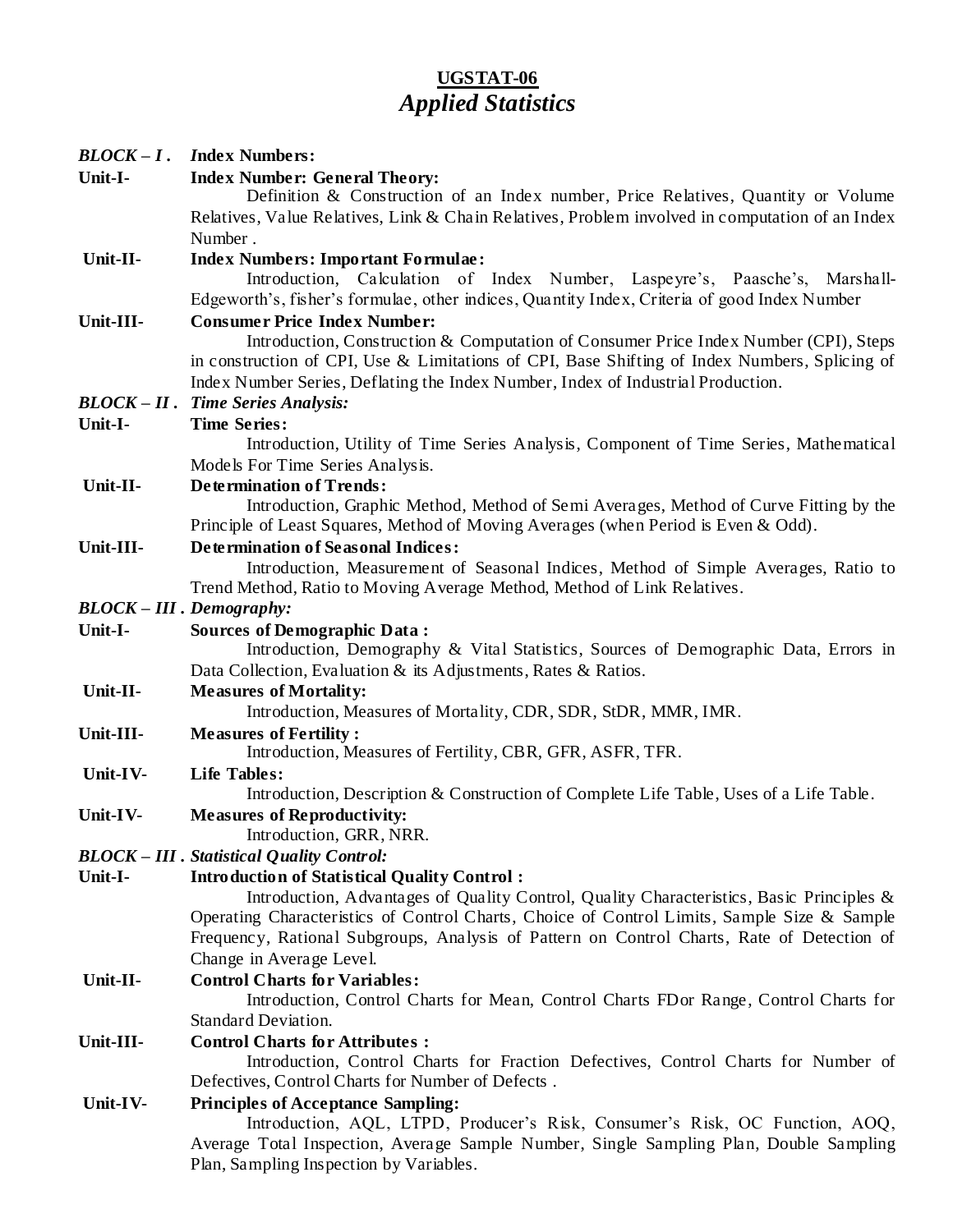## **UGSTAT-07** *Operation Research*

### *BLOCK – I . Formulation of Linear Programming Problems*

- **Unit-I- Introduction to Operation Research:**  Introduction, Phases of OR Problem, Operation Research Modeling Approach, Defining the Problem & Gathering Data, Formulating a Mathematical Models, Deriving Solution from the Model Introduction to Linear Programming, Formulation of a Linear Programming Problem with examples. **Unit-II- Graphical Method top Solve LPP:** 
	- Introduction, Graphical Solution to Linear Programming Problem.

### *BLOCK – II . Simplex Method of Solving LPP*

**Unit-I- Simplex Method :** 

Introduction, Principle of Simplex Method, Simplex Method with Several Decision Variables, Two Phase & M-Method, Multiple, Unbounded Solution & Infeasible Problems, Sensitivity Analysis.

**Unit-II- Duality Problem in LPP:**  Introduction, Dual Linear Programming Problem, Formulation of a Dual Problem with example.

### *BLOCK – III . Transportation Problem & Assignment Problem*

**Unit-I- Representation of Transportation Problem (Non-Generated & Balanced Cases only) & Assignment Problem as Linear Programming Problem:** 

Introduction of T.P. & A.P., Transportation Problem as LPP, Non-Degenerate Transportation Problem, Balanced Transportation Problem, Assignment Problem &LPP, Balanced Assignment Problem.

**Unit-II- Different Methods of Finding Initial Feasible Solution of a Transportation Problem (T.P., MODI Method of Finding Optimal Solution of a T.P.) :** 

Introduction, Basic Feasible Solution of a Transportation Problem, Modified Distribution Method (MODI), Vogel's Approximation Method (VAM), Maximization in a Transportation Problem .

**Unit-III- Solution of Assignment Problem With using Hungarian Method :**  Introduction, Solution of an Assignment Problem, Hungarian Method, Maximization in an Assignment Problem.

### *BLOCK – IV . Theory of Games*

### **Unit-I- Basic Concepts of Game Theory :**

Introduction, A Game, Pure & Mixed Strategies, Two- Person Zero- Sum Game, Pay-Off Matrix, Games without Saddle Point and Mixed Strategies, Methods of Solving Game Problems.

**Unit-II- Dominance Rule, Equivalence of Rectangular Games with Linear Programming :**  Introduction, Rectangular Games without Saddle Point, Dominance Property of reducing the Size of the Game, Solution Methods of Games without Saddle Point, Equivalence of Rectangular Games with Linear Programming.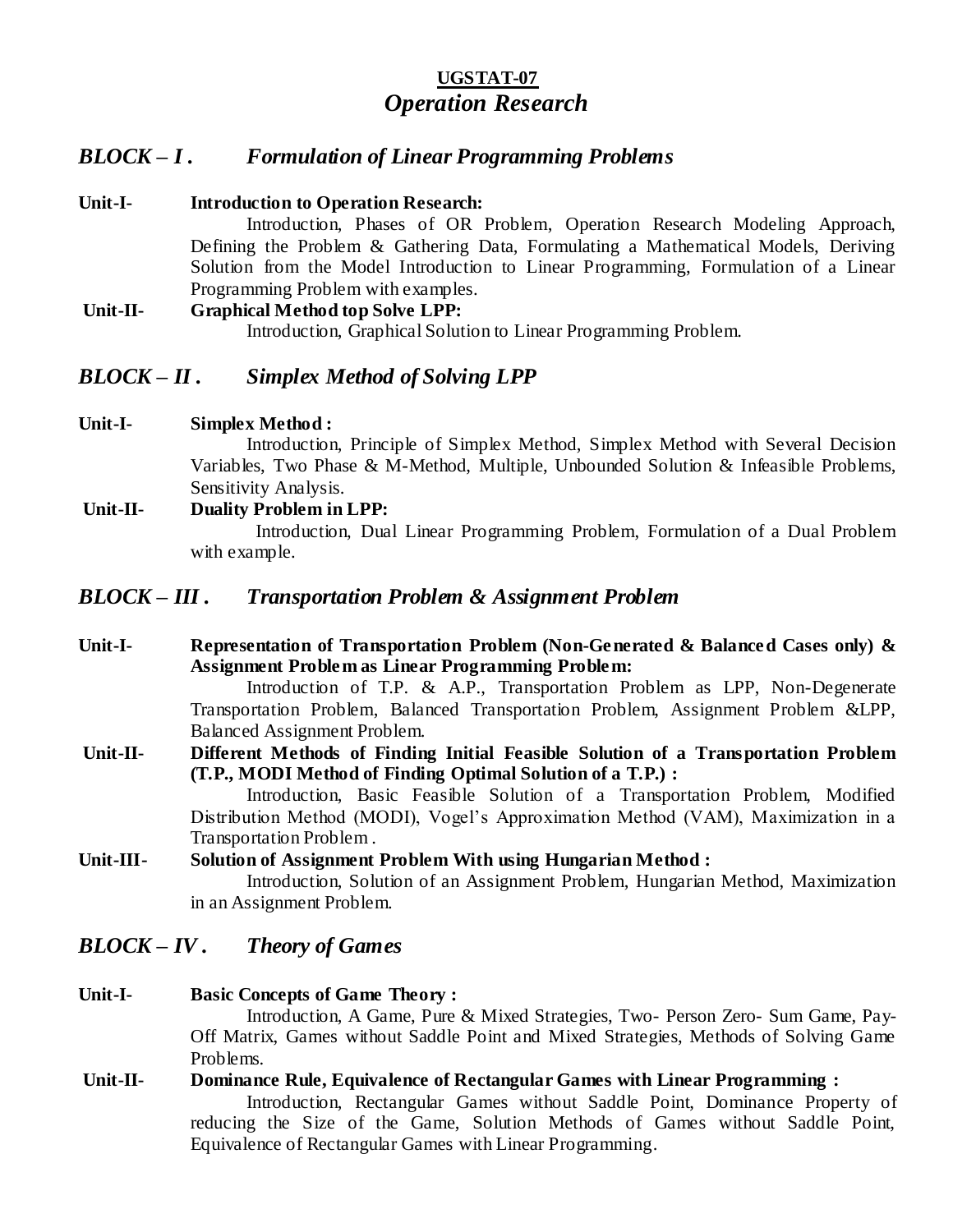### **UGSTAT-08** *Advance Statistical Inference*

# *BLOCK – I . Point Estimation*

| Unit-I-   | <b>Introduction to Statistical Inference:</b>                                                 |
|-----------|-----------------------------------------------------------------------------------------------|
|           | Introduction, Parameter & Statistic, Parametric & Non-Parametric Methods,                     |
|           | Likelihood Function of Sample Values, Sampling Distribution, Standard Error of the Statistic. |
| Unit-II-  | Point Estimation & Cramer Rao Inequality:                                                     |
|           | Introduction, Point Estimation, Properties of Estimators, Unbiasedness, Consistency,          |
|           | Efficiency, MVUE, C-R Inequality.                                                             |
| Unit-III- | <b>Sufficiency &amp; Factorization Theorem:</b>                                               |
|           | Introduction, Sufficiency, Neymam-Fisher Factorization Theorem, Koopmam's form                |
|           | of the Distribution, Invariance Property of Sufficient Statistics.                            |
| Unit-IV-  | <b>Complete Sufficient Statistics &amp; Rao Black well Theorem:</b>                           |
|           | Introduction, Complete Family of Distributions, Rao-Blackwell Theorem.                        |
|           |                                                                                               |

### *BLOCK – II . MVU Estimation*

**Unit-I- MUV Estimators :** 

Introduction, Minimum Variance Unbiased Estimation, Some Theorems on MVUE.

**Unit-II- Complete Sufficient Statistics:**  Introduction, Sufficient Statistic & Completeness, Lehmann- Scheffe Theorem, Construction of UMVUE.

### *BLOCK – III . Testing of Hypothesis - I*

**Unit-I- Preliminary Concepts in Testing:**  Introduction, Types of Hypothesis, Types of Error, Critical Region, Power Function. **Unit-II- MP & UMP Tests :**  Introduction, Most Powerful Test, Uniformly Most Powerful Test.

*BLOCK – IV . Testing of Hypothesis -II*

| Unit-I-    | Neyman- Pearson Lemma, Likelihood Ratio Test & Their Uses:                             |
|------------|----------------------------------------------------------------------------------------|
|            | Introduction, Neyman-Pearson Lemma, Likelihood Ratio Test.                             |
| Unit-II-   | <b>Testing of Means of Normal Population:</b>                                          |
|            | Introduction, One Sample Problem, Two Sample Problem.                                  |
| Unit-I-    | <b>Interval estimation:</b>                                                            |
|            | Introduction, Confidence Interval & Confidence Coefficient, C.I. For Sample Mean       |
|            | from a Normal Population, C.I. for differences of Means From Two Normal Population.    |
| $Unit-II-$ | <b>Shortest &amp; Shortest Unbiased Confidence Intervals:</b>                          |
|            | Introduction, Intervals of Shortest Length, Neyman's Principle of Shortest Confidence  |
|            | Interval, Unbiased Confidence Interval, Shortest Unbiased Confidence Interval, Case of |
|            | Discreet Random Variables.                                                             |